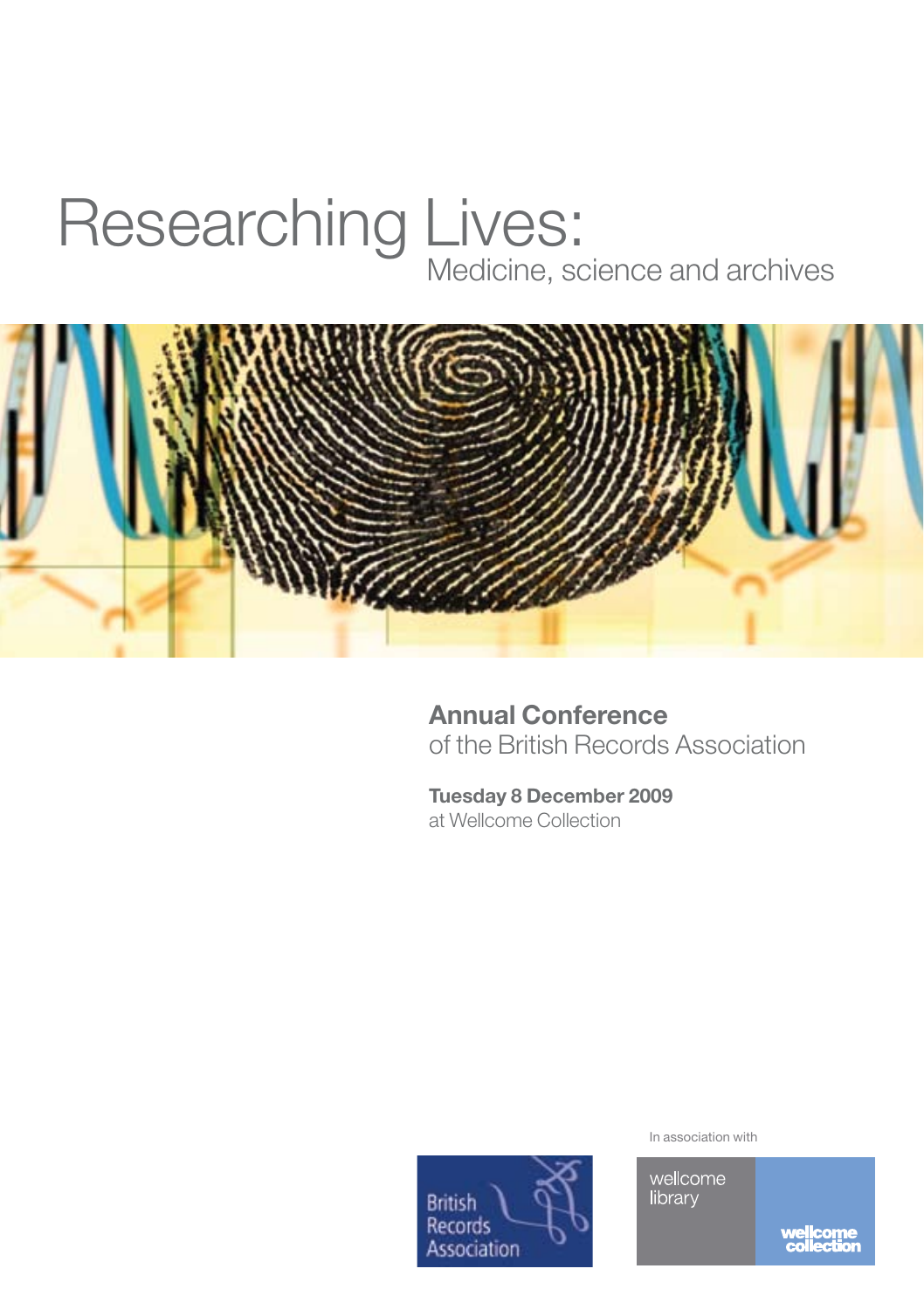# Booking form Programme

Researching Lives: Medicine, science and archives Annual Conference of the British Records Association Tuesday 8 December 2009 at Wellcome Collection

To book, please fill in this form and return it to

**BRA** c/o Finsbury Library 245 St John Street London EC1V 4NB

### **Name**

### **Institution**

**Address** (including postcode)

**Daytime tel. no.**

**Fax/email**

 $\overline{a}$ 

Please tick as appropriate:

 $\Box$  I am a member of the BRA (price £45)

 $\Box$  I am not a member of the BRA (price £55)

 $\Box$  I am a student/unwaged (price £25)

 $\Box$  I would like to attend the AGM and Maurice Bond Memorial Lecture only (free)

 $\Box$  I enclose a cheque made payable to the British Records Association

- $\Box$  Please invoice my institution or me (NB additional £5 administration fee required)
	- **Total**

 $\Box$  I enclose a stamped addressed envelope for receipt

 $\Box$  Please include my name on the delegates list for distribution on the dav

Do you have any special dietary or access requirements? Please give details:

Researching Lives: Medicine, science and archives Annual Conference of the British Records Association Tuesday 8 December 2009 at Wellcome Collection

- **09.45** Registration
- **10.15** Welcome Bob Roberts, Chair of the British Records Association
- **10.20** Personal and professional records in the lives of scientists Georgina Ferry, Science Writer
- **11.00** The secret ingredient: hunting early modern recipes and their context in print and manuscript Julianne Simpson, Rare Books Librarian, Wellcome Library Helen Wakely, Archivist, Wellcome Library
- **11.40** Project 'Narrative Remains': archives, specimens and patient identity in the Hunterian Museum Simon Chaplin, Director of Museums and Special Collections, The Royal College of Surgeons of England
- **12.30** Lunch
- **14.00** Cross-fertilising visual and paper archives: writing *Films of Fact* Dr Tim Boon, Chief Curator, Science Museum

### **14.40** Care and neglect: building cases from fragments Dr Paul Carter, Special Projects Manager and Director of the 'Living the Poor Life' Project, The National Archives Natalie Whistance, Records Co-ordinator and Cataloguing Officer, The National Archives

- **15.20** Tea
- **15.45** Murder, she wrote…and taped, drew, and photographed Prof. Allan Jamieson, Director, The Forensic Institute, Glasgow
- **16.30 BRA AGM** (followed by a short break)
- **17.00 Maurice Bond Memorial Lecture**, sponsored by Conservation by Design Dr Richard Horton, Editor, the *Lancet*
- **18.00 Reception in Wellcome Library, sponsored by MicroFormat UK Limited.** Includes the launch of *Research Uses of Health Archives* produced by the Health Archives and Records Group